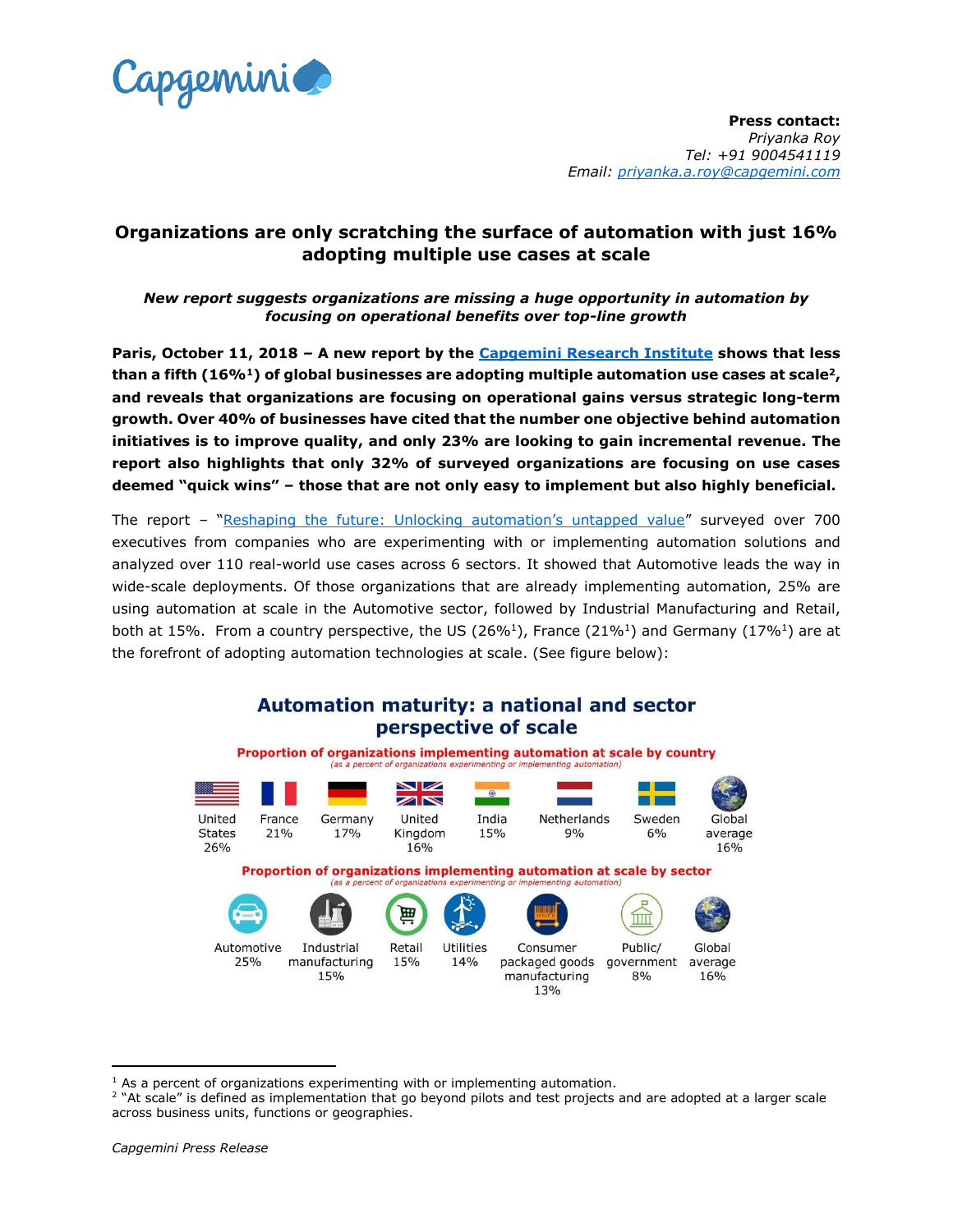

### **The study also highlighted that:**

- Businesses could achieve up to **\$165 billion in cost savings by 2022** through wide-scale adoption of automation across the Automotive (\$32 billion), Retail (\$125 billion), Utilities (\$149 billion), and Manufacturing (\$165 billion) sectors.
- **The back and middle-office functions recognize biggest gains**: over half (56%) of organizations using automation have deployed it in IT and over a third (37%) have implemented automation solutions in the middle office. The back-office functions of procurement and supply chain, and human resources realize on average the greatest return on investment (ROI) at 18% and 15%, respectively. Twenty-nine percent of organizations using automation have deployed it in front-office functions such as sales and marketing.
- **Quick wins could be the route to scale:** the report analyzed use cases for automation in terms of their complexity and benefits, to understand why many organizations are not yet seeing significant benefits. Only a third (32%) of surveyed organizations are focusing on use cases deemed "quick wins" at scale, spanning sectors and business functions, such as:
	- Reconciliation for accounting
	- Request for Proposal (RFP) generation for procurement
	- Onboarding for human resources
	- Lead generation for sales and marketing
	- Anti-fraud checks for Financial Services
	- Predictive maintenance for Industrial Manufacturing

In contrast, over a third (36%) of organizations are focusing on "case by case" implementations in areas such as data entry or storage automation. The reports found that these deployments are not as scalable, difficult to implement and may not deliver large returns.

Ashwin Yardi, Chief [Industrialization and Automation](https://www.capgemini.com/experts/automation-drive/ashwin-yardi/) Officer and India COO, said: *"With only 16% of organizations, having implemented multiple automation use cases at scale, automation presents huge potential to drive both efficiency gains and business value. We should learn from those use cases in automation today and look to some of the 'quick wins' to drive uptake and return on investment.*"

*"Leaders need a bold vision and a clear roadmap to build momentum and bring the organization behind them. It needs to be recognized that automation is a technology solution to business transformation, and hence both business and technology leadership should be engaged actively from day one. Automation needs to be tackled as an end-to-end strategic transformation program as opposed to a series of tactical deployments. Transformation should also be a two-way conversation, with employees encouraged to suggest automation initiatives. Combine all of this with buy-in from the executive leadership team and organizations will find automation a powerful and rewarding business enabler."* He further added.

### **Automation: an untapped, formidable sales tool**

Of the few organizations that have started using advanced technologies, such as automation and AI, as a formidable sales tool the report cites some companies that are 'leading the way'. Examples include, Harley-Davidson who last year used artificial intelligence combined with automation to increase New